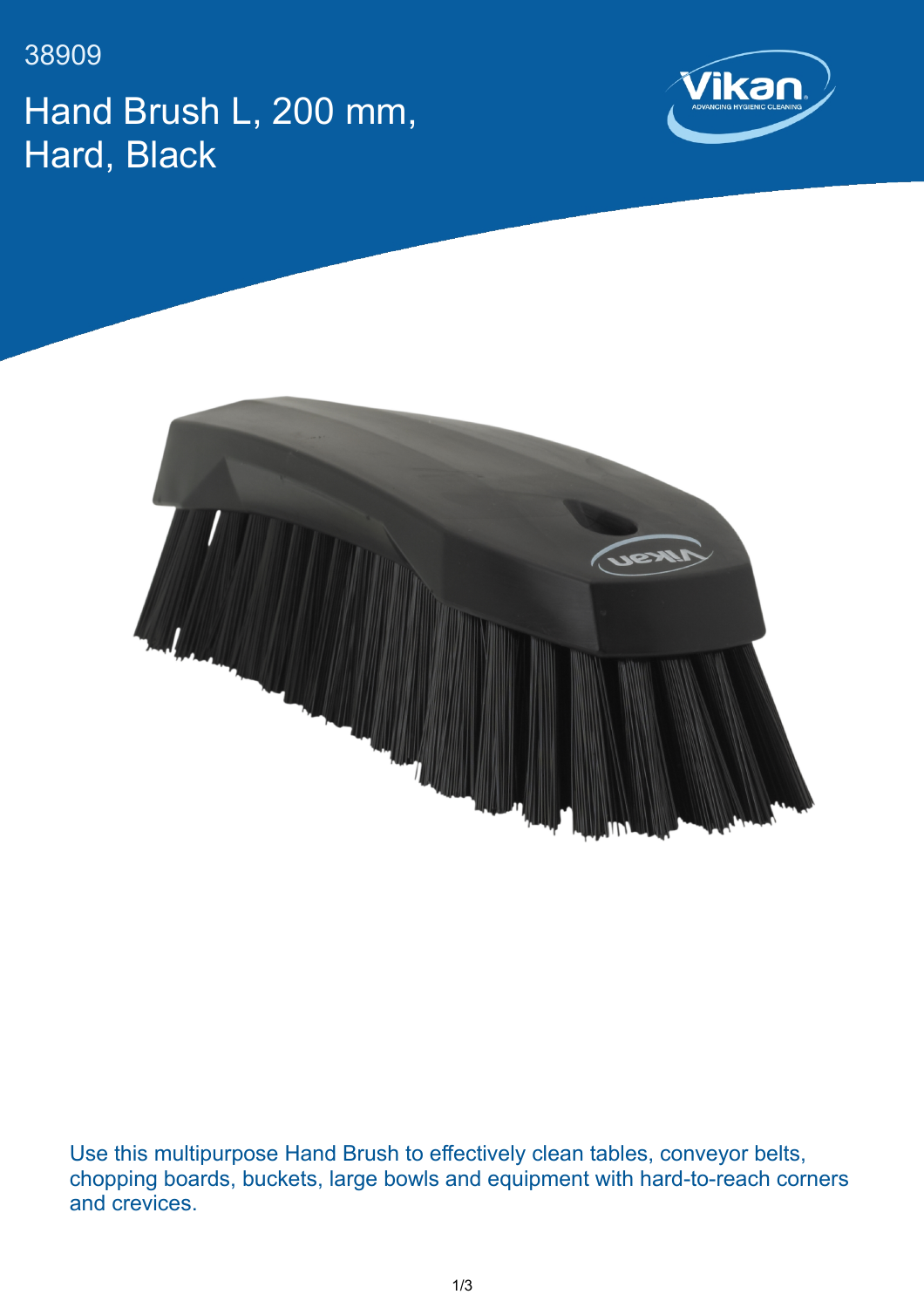## **Technical Data**

| <b>Item Number</b>                                                                        | 38909                                                                     |
|-------------------------------------------------------------------------------------------|---------------------------------------------------------------------------|
| <b>Visible bristle length</b>                                                             | <b>36 mm</b>                                                              |
| <b>Material</b>                                                                           | Polypropylene<br><b>Polyester</b><br><b>Stainless Steel (AISI</b><br>304) |
| Complies with (EC) 1935/2004 on food contact materials <sup>1</sup>                       | Yes                                                                       |
| Produced according to EU Regulation 2023/2006/EC of Good<br><b>Manufacturing Practice</b> | Yes                                                                       |
| <b>FDA compliant raw material (CFR 21)</b>                                                | Yes                                                                       |
| Complies with UK 2019 No. 704 on food contact materials                                   | Yes                                                                       |
| Meets the REACH Regulation (EC) No. 1907/2006                                             | Yes                                                                       |
| <b>California Proposition 65 Compliant</b>                                                | Yes                                                                       |
| Use of phthalates and bisphenol A                                                         | <b>No</b>                                                                 |
| <b>Is Halal and Kosher compliant</b>                                                      | Yes                                                                       |
| <b>Design Registration No.</b>                                                            | EU 002025700-0001-3.<br>GB 20257000001-3                                  |
| <b>Box Quantity</b>                                                                       | 15 Pcs.                                                                   |
| Quantity per Pallet (80 x 120 x 200 cm)                                                   | 1560 Pcs                                                                  |
| <b>Quantity Per Layer (Pallet)</b>                                                        | 120 Pcs.                                                                  |
| <b>Box Length</b>                                                                         | 380 mm                                                                    |
| <b>Box Width</b>                                                                          | 290 mm                                                                    |
| <b>Box Height</b>                                                                         | 135 mm                                                                    |
| Length                                                                                    | 200 mm                                                                    |
| <b>Width</b>                                                                              | 70 mm                                                                     |
| <b>Height</b>                                                                             | 60 mm                                                                     |
| <b>Net Weight</b>                                                                         | $0.22$ kg                                                                 |
| <b>Weight bag (Recycling Symbol "4" Low Density Polyethylene</b><br>(LDPE)                | 0.0044 kg                                                                 |
| <b>Weight cardboard</b>                                                                   | $0.0146$ kg                                                               |
| <b>Tare total</b>                                                                         | $0.019$ kg                                                                |
| <b>Gross Weight</b>                                                                       | $0.24$ kg                                                                 |
| <b>Cubik metre</b>                                                                        | 0.00084 M3                                                                |
| <b>Recommended sterilisation temperature (Autoclave)</b>                                  | 121 °C                                                                    |
| <b>Max. cleaning temperature (Dishwasher)</b>                                             | 93 °C                                                                     |
| Max usage temperature (food contact)                                                      | 80 °C                                                                     |
| Max usage temperature (non food contact)                                                  | 100 °C                                                                    |
| Min. usage temperature <sup>3</sup>                                                       | $-20$<br>$^{\circ}$ C                                                     |
| <b>Max. drying temperature</b>                                                            | 100 °C                                                                    |